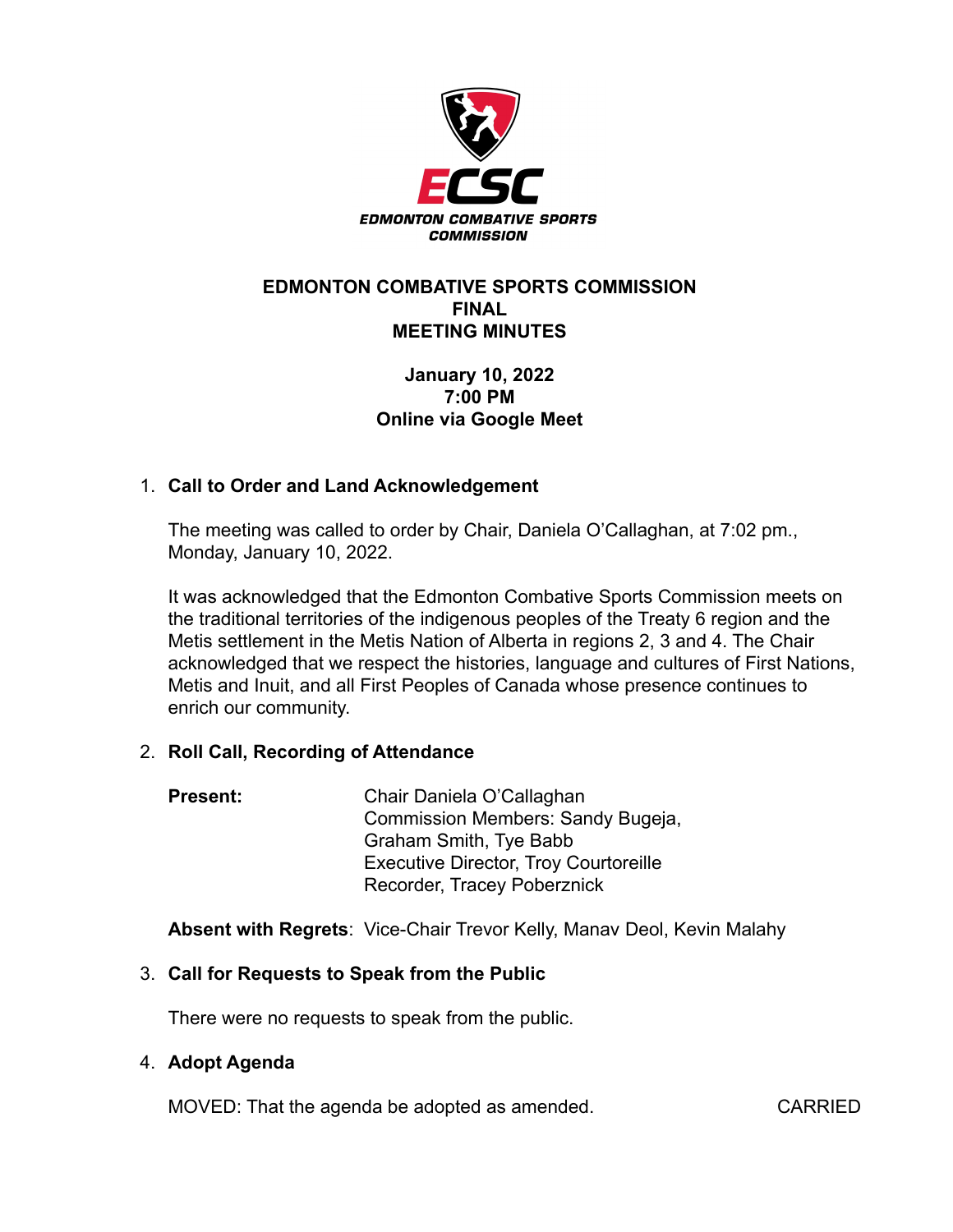## 5. **Approve Minutes from Previous Meetings**

MOVED: That the November 8, 2021, and the December 13, 2021, minutes be adopted as circulated.

**CARRIED** 

### **6. Appeals Working Group Update**

Tabled to February.

## **7. Stakeholder Engagement Working Group Update**

A consultant has been chosen with a final allotted budget of \$9,500. The expectation is that the consultant will report to the Stakeholder Engagement Working Group with contact being primarily K. Malahy and G. Smith.

It was suggested that the consultant attend a couple of meetings in order to get a sense of the Commission's business, and some background on the project. There will be an initial meeting with the consultant and City of Edmonton staff within the next couple of weeks. The Working Group and the consultant can begin to draft a list of stakeholders to connect with and create a work plan. Due to COVID, stakeholder engagement will be done virtually unless stakeholders insist on meeting in person. G. Smith will explore options with the consultant on the approach. There is a deadline for D. O'Callaghan to report to Council in April, but the Chair is flexible with the information and timeline.

Kudos to G. Smith and K. Malahy for their work and coming in under budget.

The Commission will take the lead connecting with other combative sports commissions. T. Babb will be joining the Stakeholder Engagement Group. G. Smith will set up a status meeting for the group to provide an update on where they are at and the next steps.

# **8. Executive Director Report**

The Executive Director will invite Dr. Shelby Karpman to a future meeting to recognize him for his contributions to the Commission.

Event coordination will be something T. Courtoreille will do as someone transitions into the Executive Director position.

An inquiry has been made about an application to consider recognizing a local boxer, Mikenna Tansley, as boxer of the year. The Commission will read the submission and discuss the next steps at the February meeting. D. O'Callaghan and G. Smith volunteered to put together a more formalized framework around combative sports awards. T. Courtoreille will share the categories and suggestions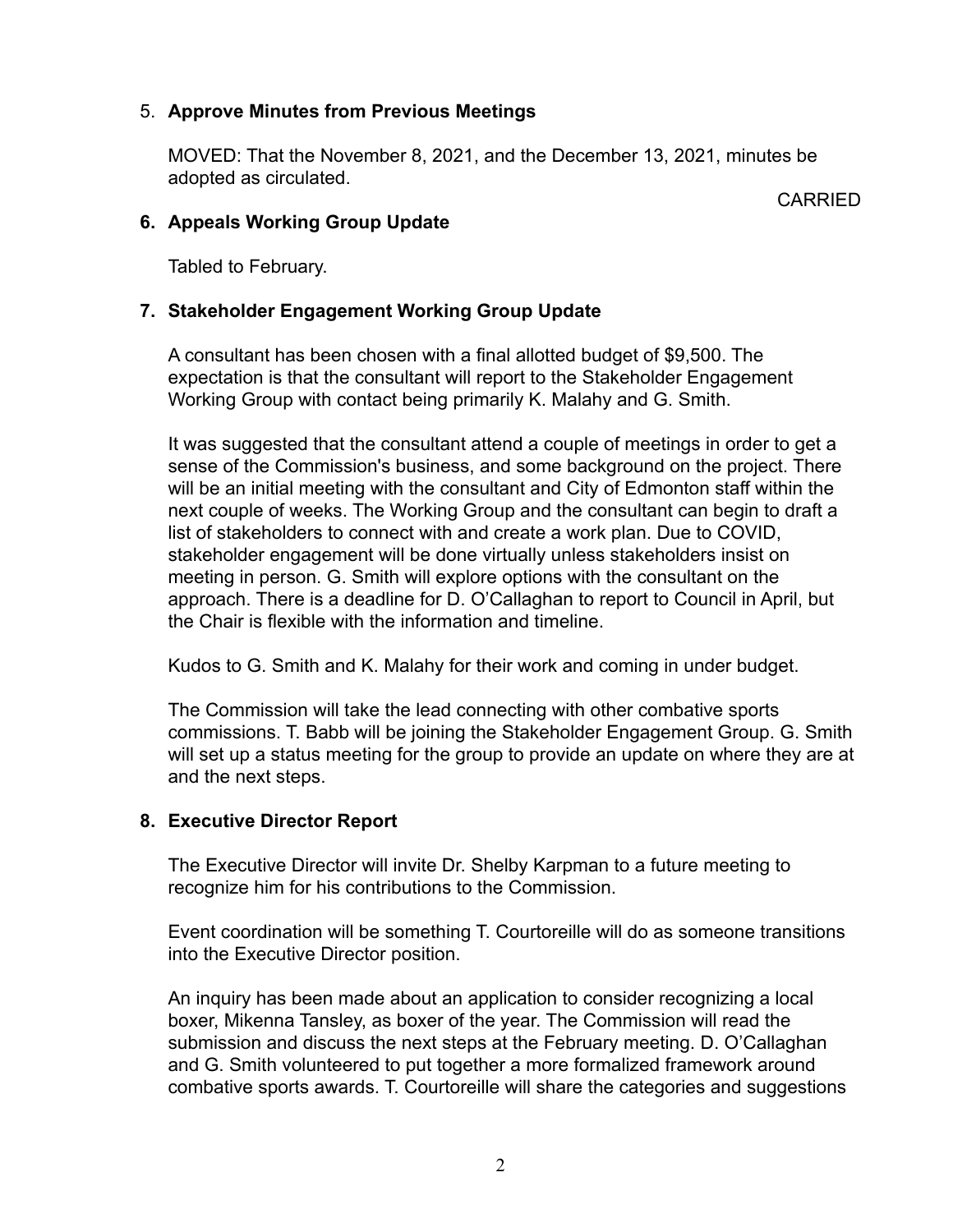for criteria. Once the parameters are determined, this information can be posted on the website.

Risk Management has confirmed the Commission was able to obtain insurance for officials under the City of Edmonton umbrella.

The provincial commissions are getting together for a meeting next week to discuss the current state of combat sports and what municipalities are doing in light of the pandemic.

# **COVID-19 Update**

The Executive Director distributed a report about COVID-19 and provided five recommendations. One of these recommendations is to put a hiatus on all applications for at least sixty days. The Executive Director is asking the Commission to provide a written directive to do this as allowed by the bylaw. This decision could be re-assessed at the March ECSC meeting after the Executive Director gets another update from AHS officials.

The Executive Director will do his best to implement the request of the Commission that communications to the industry about the decision be as transparent as possible, extracting as much as possible from the report to form part of the communication.

MOVED: That the Commission accepts the five recommendations in the Executive Director's report and that those recommendations will form a written directive of the commission. CARRIED

MOVED: That the written report from the Executive Director be accepted as presented. The contract of the contract of the contract of the contract of the contract of the contract of the contract of the contract of the contract of the contract of the contract of the contract of the contract of the

### **9. Financial Statement – November 30, 2021**

The Commission received one application for an annual licence in November.

MOVED: That the November 30, 2021, Financial Statement be approved as presented.

CARRIED

### **10.Chair Report**

The Chair's report was presented to the Commission.

MOVED: To receive the Chair's verbal report as presented. CARRIED